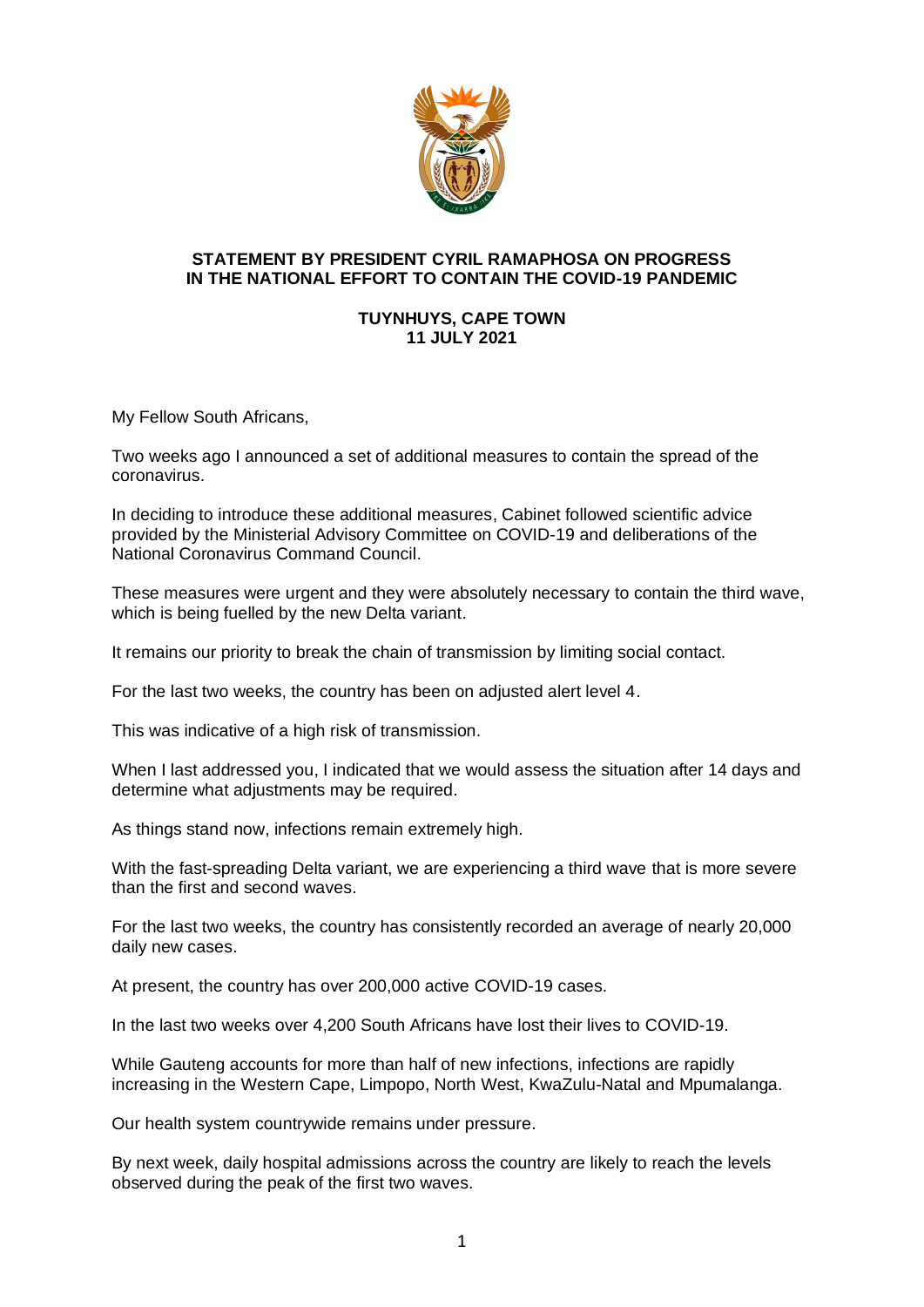COVID-19 related deaths in hospitals are also increasing, and have surpassed those observed at the peak of the first wave.

Consequently, Cabinet after consultation with the provinces has decided to maintain the country at Adjusted Alert Level 4 for another 14 days.

This means that from now until the 25<sup>th</sup> of July, the following measures will remain in place.

- − All social, political, religious and other gatherings remain prohibited.
- − A curfew remains in place from 9pm until 4am, and only those with permission to do so may leave their homes during this time.
- The sale of alcohol remains prohibited.
- Schools will remain closed until the 26<sup>th</sup> of July.
- − It remains mandatory to wear a mask that covers your nose and mouth whenever you are in public.

We are however making the following adjustments to the Alert Level 4 regulations:

- Restaurants and eateries will be able to operate while observing strict health protocols. Such establishments may not accommodate more than 50 people at a time or, for smaller venues, more than 50 per cent of their normal capacity.
- Certain other venues, such as gyms and fitness centres, may also open and activities such as agricultural livestock and game auctions will be allowed, subject to the conditions outlined in regulations.

Since the onset of the pandemic, our national response has been guided by the latest available evidence and the advice of experts.

Here is what we know.

We know that reducing the instances where people are in close proximity to others helps to contain infections.

We know that the coronavirus spreads at funerals, at office meetings, at parties, at family occasions, and at restaurants and taverns.

That is why, at adjusted alert level 4, we have had to prohibit religious, social and political gatherings.

We also know that as more people move, the virus moves with them.

Because of the relatively high numbers in Gauteng two weeks ago, we limited movement in and out of the province to slow the spread of the virus to other parts of the country.

We know that curfews reduce movement and limit late-night social gatherings that increase the potential for transmission.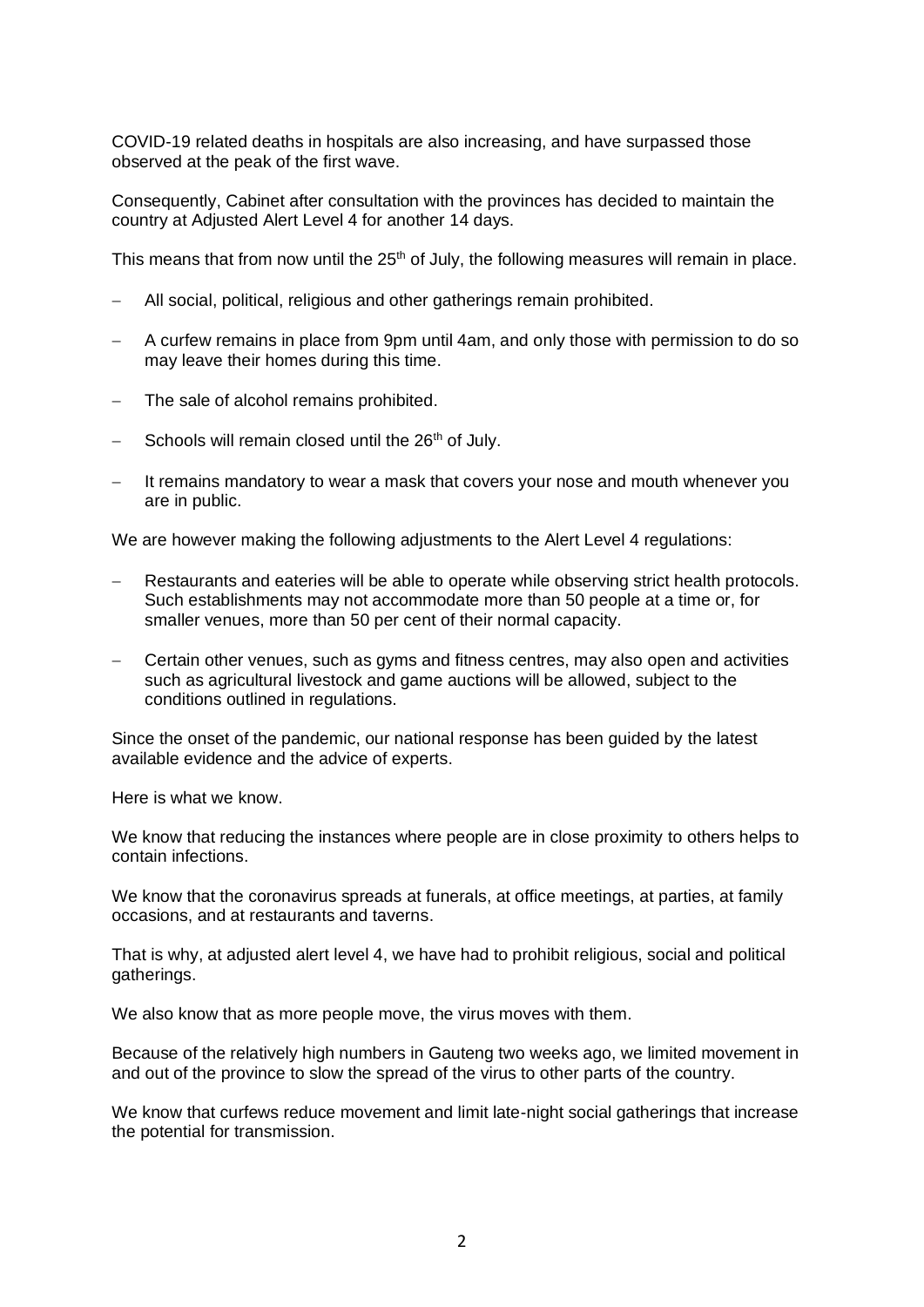We know that restrictions on alcohol sales reduce the number of admissions at hospitals and emergency rooms with alcohol-related trauma, such as motor vehicle accidents and interpersonal violence.

Reducing alcohol harm frees up much-needed capacity in our health facilities to deal with COVID-19 cases.

Alcohol abuse is also associated with gatherings and non-adherence to public health regulations.

At the same time, we know and recognise the vital contribution of the alcohol industry to our economy.

Ultimately, the most important measures to limit transmission are those that are within our individual control.

Because the Delta variant is more transmissible, we need to be far more diligent in following the basic precautions with which we are all familiar.

As we implement measures to limit the number of infections, we are acting to protect as many people as possible through vaccination.

Our national vaccination programme is expanding at a rapid pace.

To date, over 4.2 million people in South Africa have received a vaccine dose, with one million of these having been done over the past seven weekdays.

The pace of vaccination has more than doubled in the last month, and will continue to increase.

Presently, nearly 190,000 people are on average being vaccinated each weekday.

Government and the private sector are working together in an unprecedent way to build additional capacity to vaccinate many more people a day.

We are currently vaccinating both the 60+ and 50+ age groups.

From this coming Thursday, the 15<sup>th</sup> of July, those over 35 years of age will be able to register on the Electronic Vaccination Data System.

On the 1<sup>st</sup> of August we hope to commence with vaccinations for the 35+ group.

Programmes are underway to vaccinate essential workers, starting with basic education, the police and the defence force.

The Department of Health is also working with the private sector to implement workplace vaccination programmes that can expand our capacity beyond public sites.

We are working to ensure that vaccination sites are located closer to where people live to make it easier for them.

We will continue to work with community, religious and traditional leaders to mobilise communities to get vaccinated.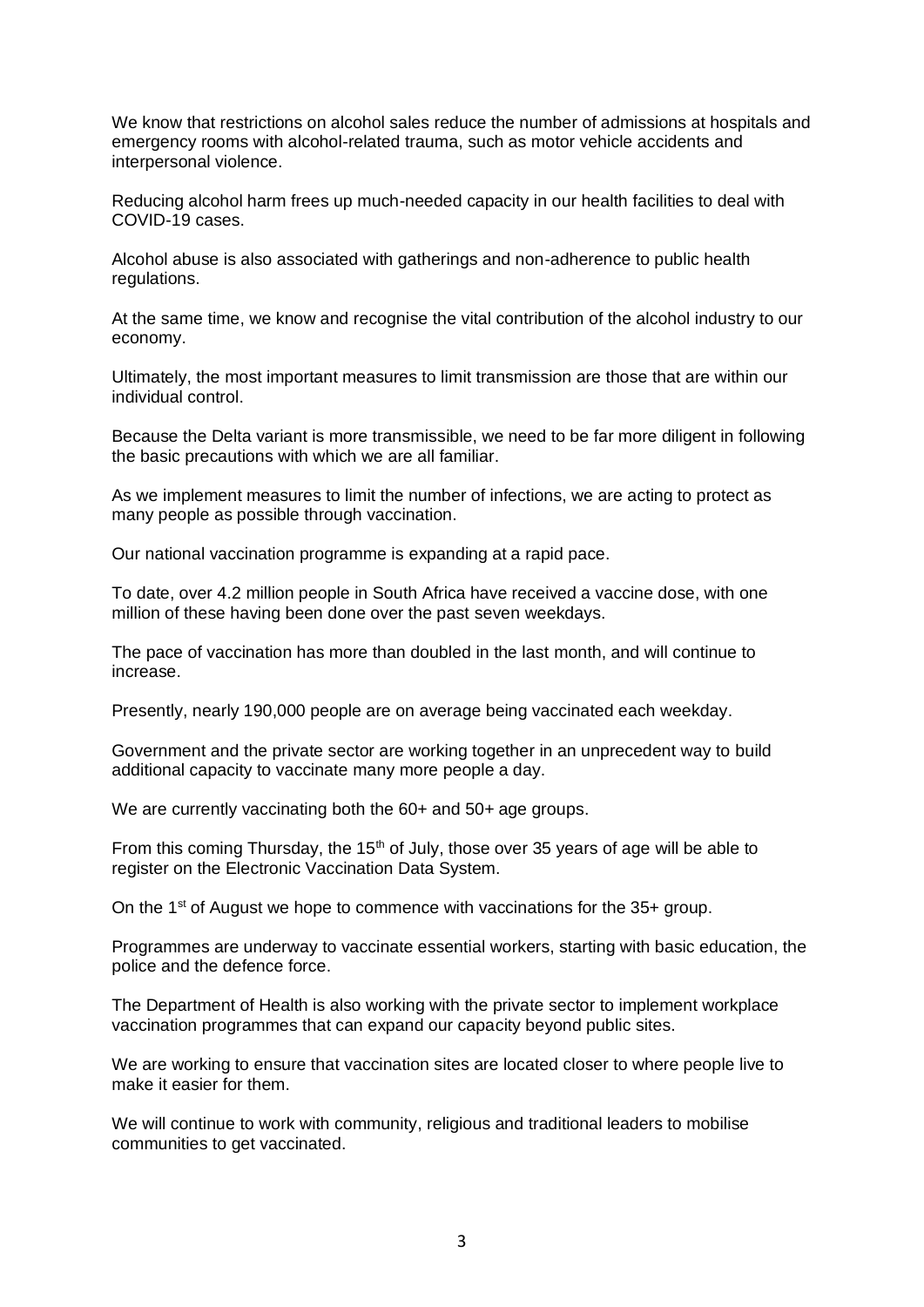Plans are in place in all provinces to expand many sites to vaccinate either six or seven days of the week.

This will be achieved by the provision of funds for overtime and the recruitment of additional medical staff and health science students.

All those who qualify for vaccination are encouraged to pre-register to speed up the process at vaccination sites.

However, all sites do also allow unregistered people to walk in and be registered.

I want to encourage all South Africans who are eligible to register to do so and get their vaccine.

We need to spread the message that vaccines work and that they are effective.

One of the major challenges we have faced so far in expanding our vaccination programme is the availability of vaccine doses.

This has been a challenge both for South Africa and the rest of the African continent.

In the last few days, the African Union, through our office as the AU COVID-19 Champion, and the European Union have reached a historic agreement that will significantly improve the supply of vaccines to our country and our sister countries on the African continent.

Through this agreement, Aspen will be delivering over 17 million Johnson & Johnson vaccine doses to South Africa and other African countries over the next three months, commencing in late July.

This number will double monthly from October.

Initial stock running into millions of doses will be released in both South Africa and other African countries from July.

As part of the effort to strengthen health security on the continent, there is a commitment by Johnson & Johnson to adapt the current arrangement so that we can produce the vaccine in South Africa under license rather than under contract, resulting in our country and the continent having control over the vaccines.

We are negotiating that in time the drug substance itself would be produced here in South Africa, so that we have a fully-owned African vaccine manufactured on African soil in a number of countries on our continent.

We welcome the announcement by President Joe Biden that the United States is donating 15-20 million doses of the Pfizer vaccine to African countries through the COVAX facility.

These developments, together with our current agreements with manufacturers, means that South Africa should have a pipeline of vaccine supplies sufficient to meet our vaccination target.

At the same time, we are working to expand the range of vaccines being used in the country.

We welcome the decision by SAHPRA to approve the CoronaVac vaccine from China for use in South Africa.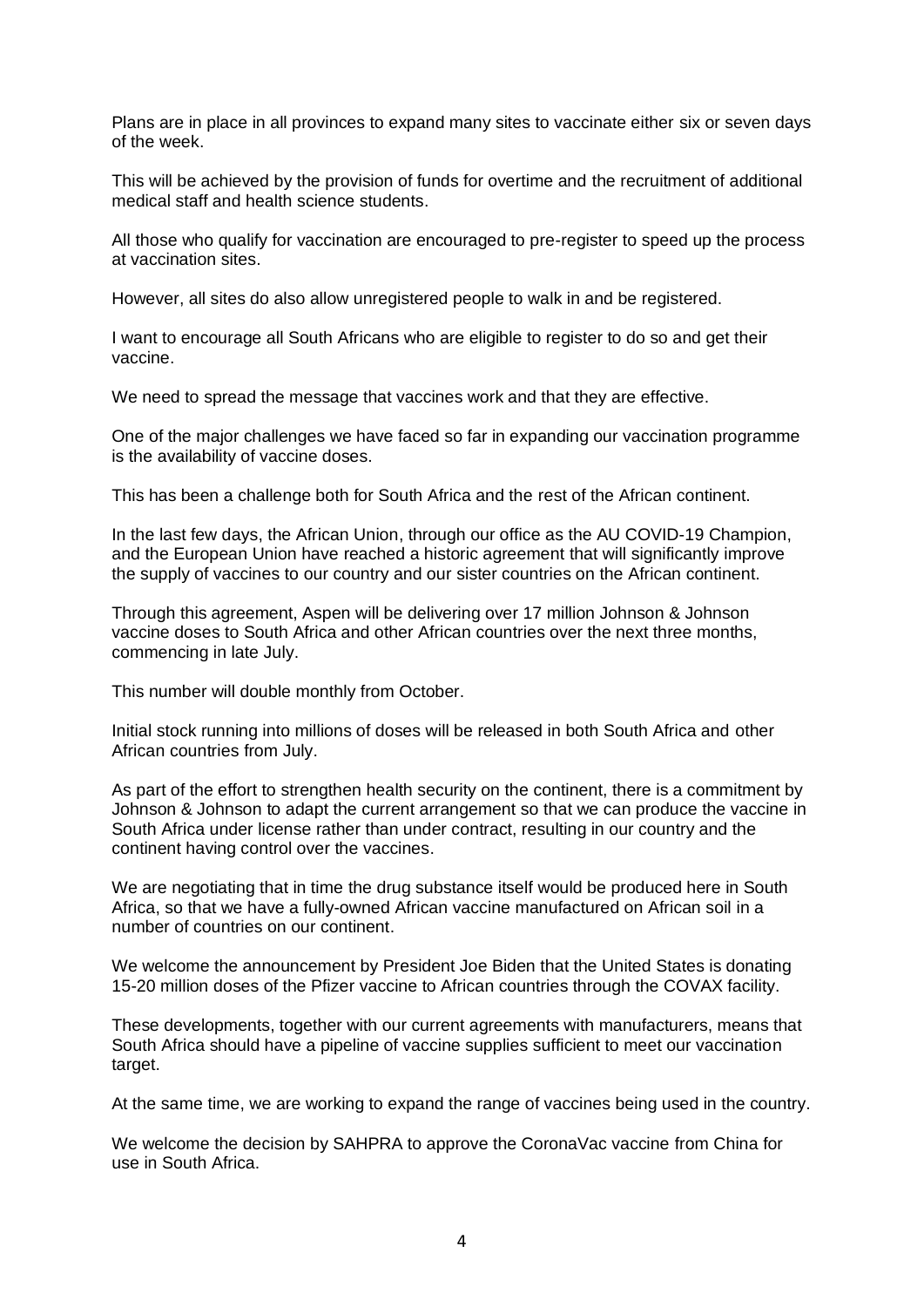The Vaccine Advisory Committee is working on how soon we can bring CoronaVac into the vaccination programme.

We have had to make difficult decisions, knowing that almost every decision carries a cost to the economy and society.

Despite the economic impact of these restrictions, we need to appreciate that it is the pandemic itself that poses the greatest threat to economic recovery.

A prolonged period of uncontrolled infections would cause far greater economic damage than the restrictions put in place, disrupting production and deterring people from venturing out to entertainment venues and public spaces.

We recognise, however, that these restrictions have had consequences for individuals, for households, and for businesses that were already under pressure before the pandemic.

We remain committed to do all that we can to mitigate the impact of the lockdown on people's livelihoods.

Following the move to Alert Level 4, the Unemployment Insurance Fund embarked on negotiations with social partners to address the difficulties that employees who lost income under these restrictions.

On the basis of these discussions, the UIF has decided that the COVID-19 TERS scheme should be extended to sectors that are affected by Adjusted Level 4 restrictions.

The details of the extension will be published shortly following the finalisation of the full scheme, which will include further details on who is eligible for this support.

Since its inception last year, the COVID-19 TERS scheme has already provided more than R60 billion to protect the jobs of 5.5 million workers.

In addition, Cabinet has decided that all business licenses and permits that expired between March 2020 and June 2021 will remain valid until 31 December 2022.

New business licenses or permits that are issued from the 1<sup>st</sup> of July will also be valid until 31 December 2022, and no license fee will be payable.

This will provide some relief to small businesses.

Fellow South Africans,

There is another matter of great national importance that I wish to address.

In the past few days, we have seen sporadic but increasingly violent protests in some parts of the country.

Key infrastructure like national roads have been affected, slowing down the transportation of goods and services that keep our economy running.

Property has been destroyed. Cars have been stoned. People have been intimidated and threatened, and some have even been hurt.

These acts are endangering lives and damaging our efforts to rebuild the economy.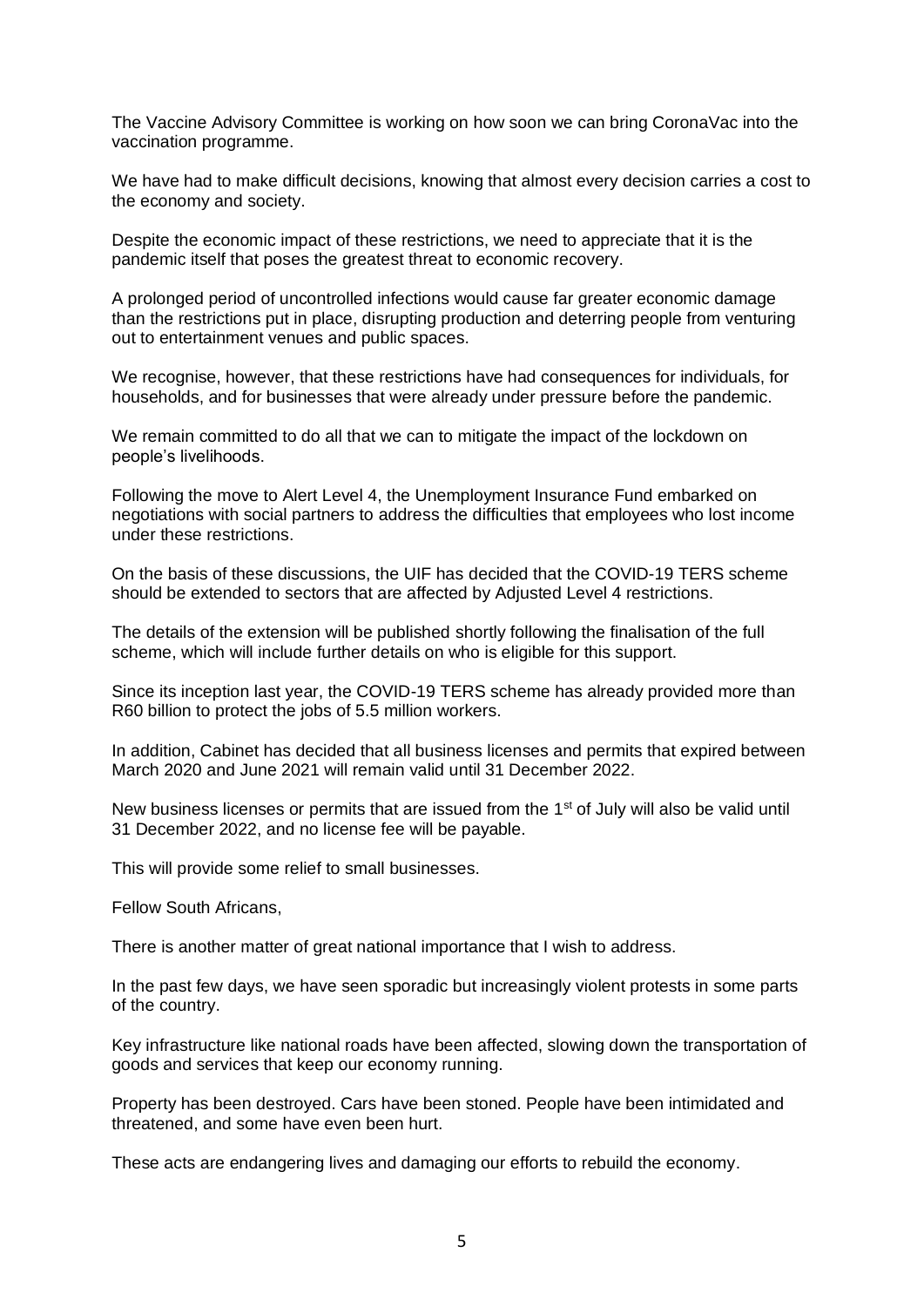Our Constitution guarantees everyone's right to freely express themselves and to engage in peaceful protest.

While there are those who may be hurt and angry at this moment, there can never be any justification for such violent, destructive and disruptive actions.

It is a matter of concern to all South Africans that some of these acts of violence are based on ethnic mobilisation.

This must be condemned by all South Africans at all costs as we are a nation committed to non-racialism and non-tribalism that is underpinned by the diversity and unity of all the people of South Africa, whatever their language, culture, religious beliefs and race.

Our commitment to our democratic Constitution is based on the fundamental principle that all people are equal before the law, and that all people have the right to equal protection before the law.

The rule of law safeguards against the abuse of power.

The rule of law protects the poor and the vulnerable.

Since the advent of democracy, institutions like the Constitutional Court have been at the forefront of improving the lives of South Africans.

Let us be clear, as a nation, that we will not tolerate acts of criminality.

Those who are involved in acts of violence will be arrested and prosecuted.

Those found guilty of breaking the lockdown regulations will receive the stipulated penalty.

This will be done without fear or favour.

We also condemn attempts to create confusion by sharing false images and videos, often from events that took place many years ago.

I ask that you think carefully before sharing anything on social media or elsewhere that may not be accurate or verified.

The vast majority of this country's citizens have shown that they want to live in peace and harmony.

They want to work and earn a living. They want to see our country recover from this pandemic.

We are confronting the COVID-19 pandemic together.

We are working to rebuild our economy together so that more jobs can be created, so that more businesses can be supported, and so we can put food on the table, send our children to school and support our families.

We are building up, not shutting down.

We will remain focused on protecting health and saving lives.

We will work as never before to ensure everyone is vaccinated.